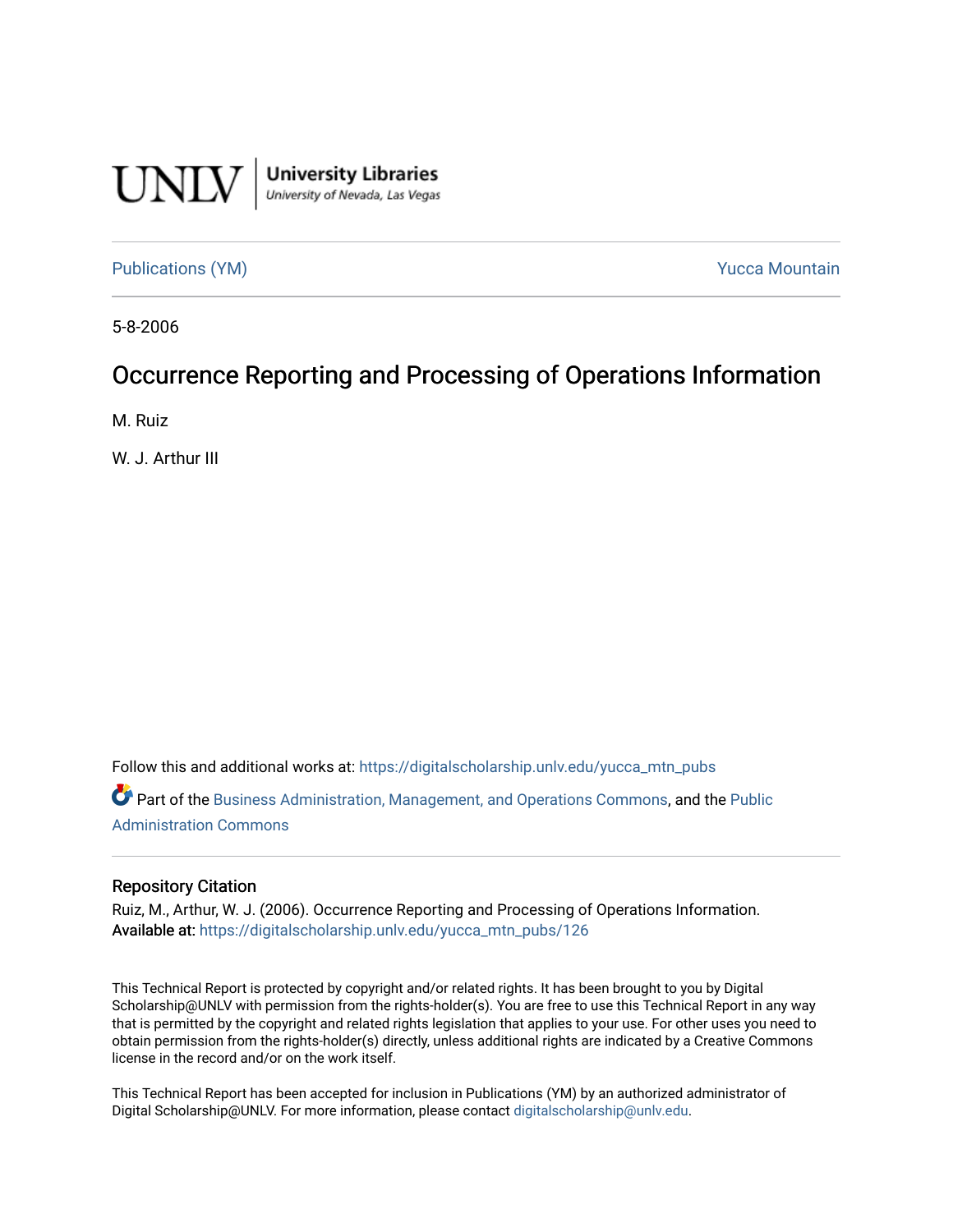

Office of Civilian Radioactive Waste Management

QA: N/A

# **PROCEDURE**

# **OCCURRENCE REPORTING AND PROCESSING OF OPERATIONS INFORMATION**

**LP-REG-017-0CRWM** 

**Revision 0 ICN 0** 

| <b>Effective Date:</b> | 05/08/2006                                                                   |                   |
|------------------------|------------------------------------------------------------------------------|-------------------|
| Preparer:              | M. Ruiz                                                                      | 5/04/06<br>Date   |
| Approval:              | W.J. Arthur, III<br><b>Director</b><br>Yucca Mountain Site Operations Office | oc<br><b>Dáte</b> |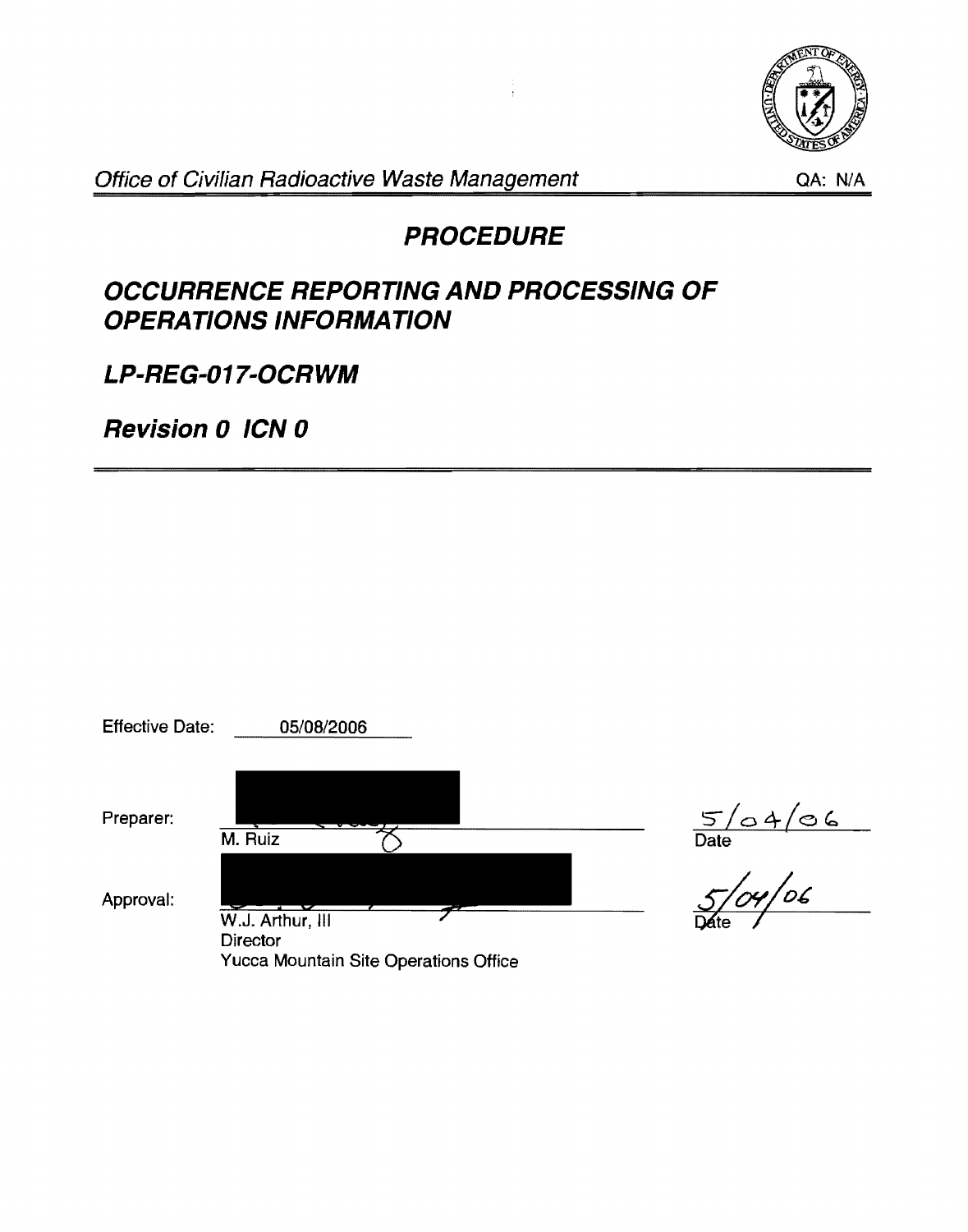# **Title: Occurrence Reporting and Processing of Rev./ICN:** 0/0

**Type: Line Procedure No.: LP-REG-017-OCRWM Operations Information Page:** 2 of 19

#### **1.0 PURPOSE**

This procedure establishes the Yucca Mountain Project (YMP) functional roles and responsibilities and provides a process for reporting occurrences related to YMP, for initiating timely corrective actions, and for reviewing trend analysis to prevent recurrence of issues in accordance with the U.S. Department of Energy (DOE) Manual 231.1-2, *Occurrence Reporting and Processing of Operations Information*. This procedure also complies with DOE O 231.1A, *Environment, Safety, and Health Reporting*, for the YMP.

This procedure defines how to accomplish the following:

- Establish the functional roles and responsibilities for the YMP Occurrence Report process
- Identify reportable conditions and events affecting YMP
- Notify appropriate management
- Process decisions and actions relative to the reportable occurrence
- Document the reportable occurrence and all relevant actions.

#### **2.0 APPLICABILITY**

This procedure applies to all DOE Office of Civilian Radioactive Waste Management (OCRWM) federal and direct support contractor and subcontractor personnel (YMP personnel) that work in OCRWM YMP owned/leased facilities. This procedure does not apply to the OCRWM Management and Operating Contractor (M&O) and subcontractor personnel, the U.S. Geological Survey, or the DOE National Laboratories. However, for the YMP, Ranch Control is to be informed or notified of all occurrences.

#### **3.0 OTHER DOCUMENTS NEEDED/REFERENCES**

- DOE O 151.1C, *Comprehensive Emergency Management System*
- DOE O 231.1A, *Environment, Safety, and Health Reporting*
- DOE O 5480.19, *Conduct of Operations Requirements for DOE Facilities*
- DOE G 231.1-1, *Occurrence Reporting and Performance Analysis Guide*
- DOE G 231.1-2, *Occurrence Reporting Causal Analysis Guide*
- DOE M 231.1-2, *Occurrence Reporting and Processing of Operations Information*
- AP-16.1Q, *Condition Reporting and Resolution*
- AP-16.4Q, *Causal Analysis and Corrective Action Plan Development*
- AP-17.1Q, *Records Management*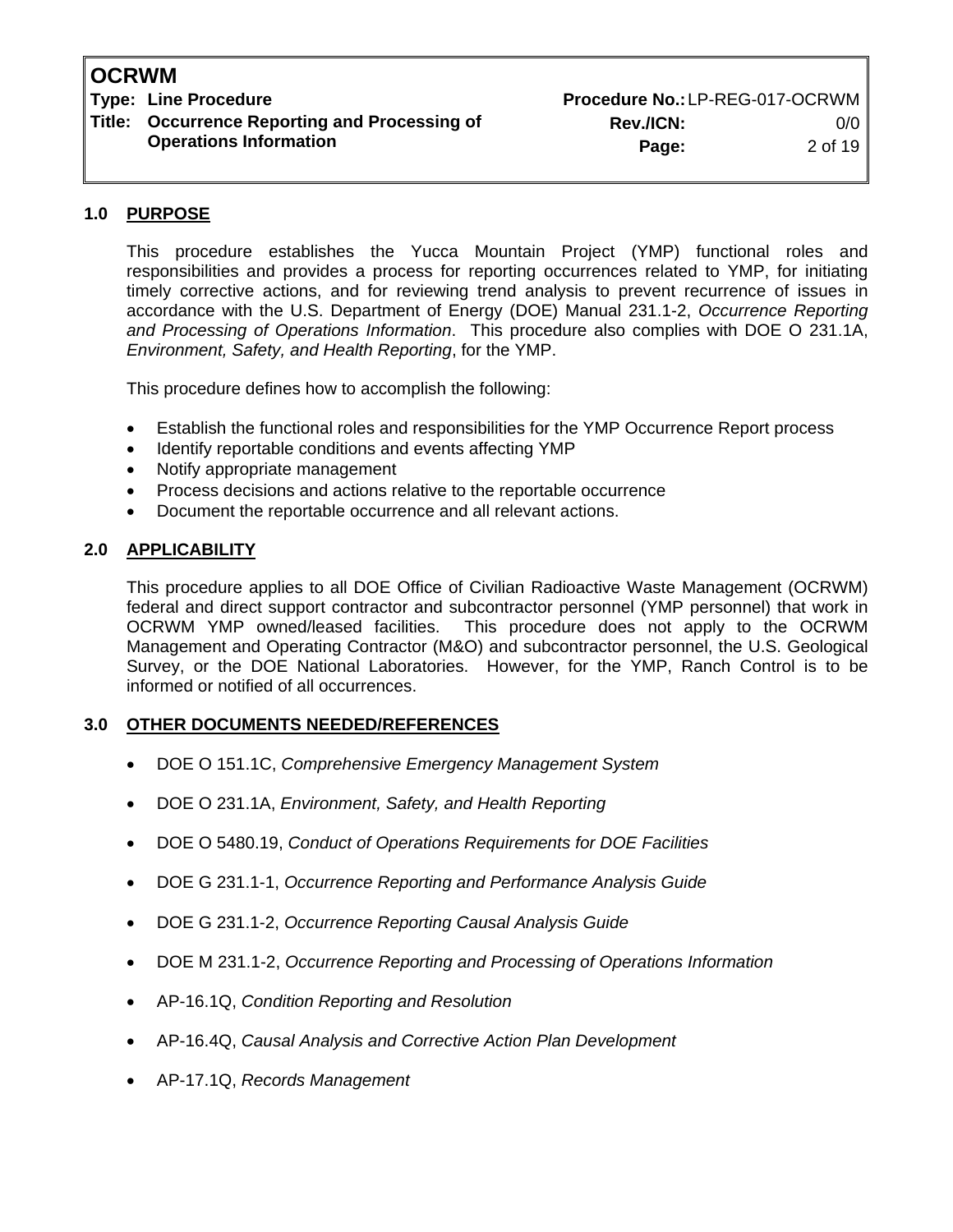**Title: Occurrence Reporting and Processing of Rev./ICN:** 0/0

- AP-SEC-001, *Identification, Protection, Distribution, and Use of Sensitive Unclassified Information*
- LP-PM-001-OCRWM, *OCRWM Self Assessment Program*
- LP-REG-010-OCRWM, *Managing Lessons Learned*
- DOE-NE-STD-1004-92, *Root Cause Analysis Guidance Document*
- DOE-STD-1045-93, *Guide to Good Practices for Notifications and Investigation of Abnormal Events*
- DOE-STD-1063-2000, *Facility Representatives*

#### **4.0 RESPONSIBILITIES**

- **4.1** The OCRWM Yucca Mountain Site Operations Office Director is responsible for the preparation, change, and maintenance of this procedure.
- **4.2** Program Managers (PMs), Facility Managers (FMs), and Facility Representatives (FRs) performing this procedure must complete LPSAF00-045 before performing the actions independently.
- **4.3** The following organizations or positions are responsible for activities identified in Section 5.0 of this procedure:
	- a. PM (or Designee)
	- b. FM (or Designee)
	- c. FR (or Designee)
	- d. YMP Personnel

#### **5.0 PROCESS**

An overview of this process is depicted in the flowchart shown in Attachment 1, LP-REG-017-OCRWM Flowchart. Acronyms and abbreviations used in this procedure are defined in Attachment 2, Acronyms and Abbreviations. Terms used in this procedure are defined in Attachment 3, Definitions.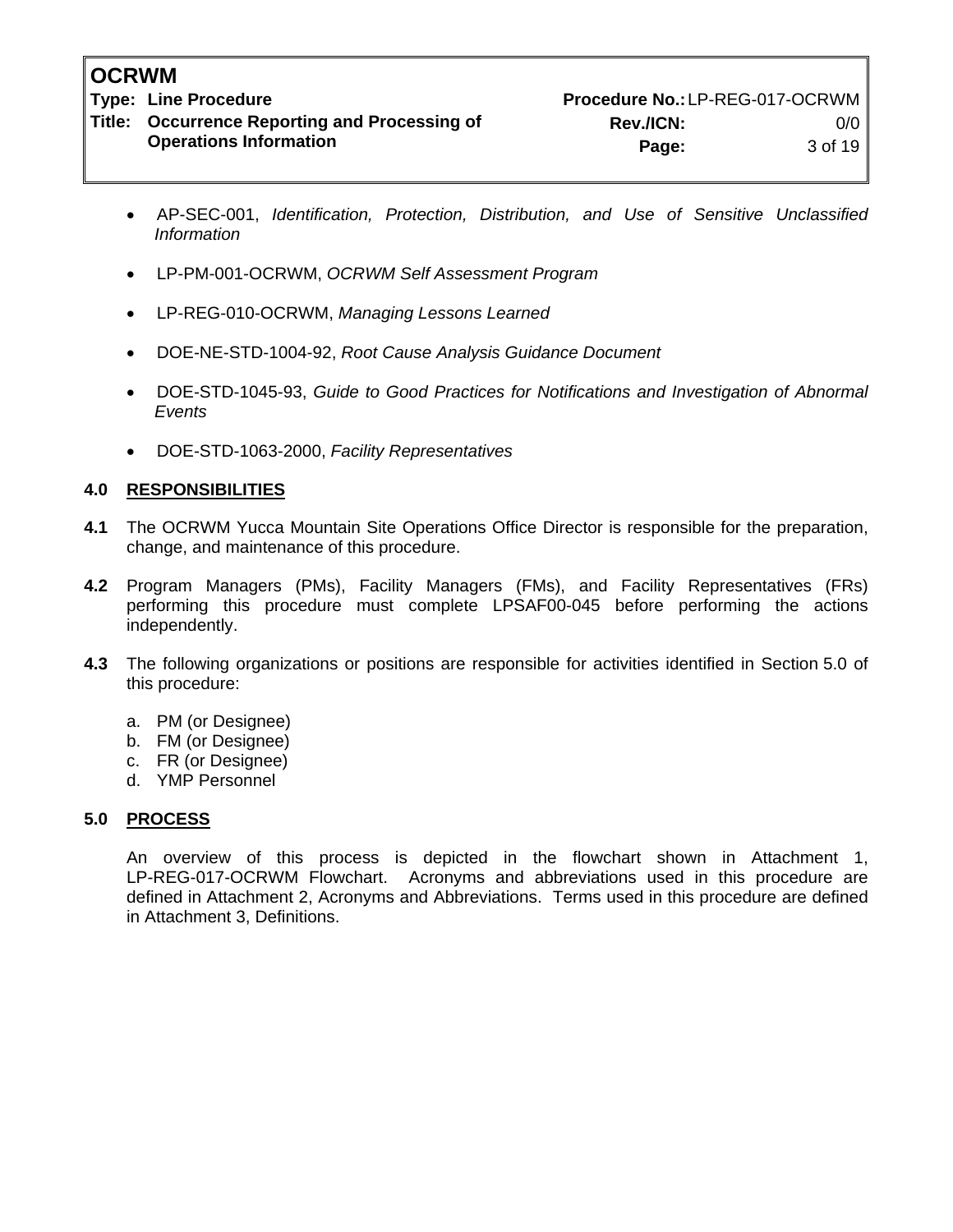**Type: Line Procedure Procedure No.:**LP-REG-017-OCRWM **Title: Occurrence Reporting and Processing of Rev./ICN:** 0/0

**Operations Information Page:** 4 of 19

#### **5.1 IDENTIFYING AND DESIGNATING FUNCTIONAL ROLES AND RESPONSIBILITIES FOR YMP OCCURRENCE REPORTING**

Note: The following steps do not need to be performed sequentially.

Note: LPSAF00-045 training needs to be completed before performing independently the steps outlined in this procedure.

**PM (or Designee)** [1] **Designate** an FM and any Facility Manager Designees (FMDs) for DOE owned/leased facilities at locations other than Yucca Mountain; that are not managed, operated, or leased by the M&O; and that are not governed by other DOE compliant occurrence reporting systems.

- [2] **Designate** an FR and Facility Representative Designees (FRDs) for the DOE owned/leased facility identified in Step 5.1 [1].
- [3] **Notify** the Operational Event Information Systems Manager of the listings of FM, FMDs, FRs, FRDs, PM, and Program Manager Designees (PMDs), as appropriate, **AND request** computer access codes for them as required.
- [4] **Review AND update** this information as required.

#### **FM (or Designee)** [5] **Define** any unique and specific requirements that apply to assigned facilities.

- [6] **Ensure** that necessary Occurrence Reporting and Processing System (ORPS) personnel are trained on the proper implementation of this procedure.
- [7] **Coordinate** with the PMD for training requirements.

#### **5.2 OCCURRENCE IDENTIFICATION AND RESPONSES**

Note: An FM or FMD will be available at all times to carry out the responsibilities for the categorization, notification, and reporting requirements.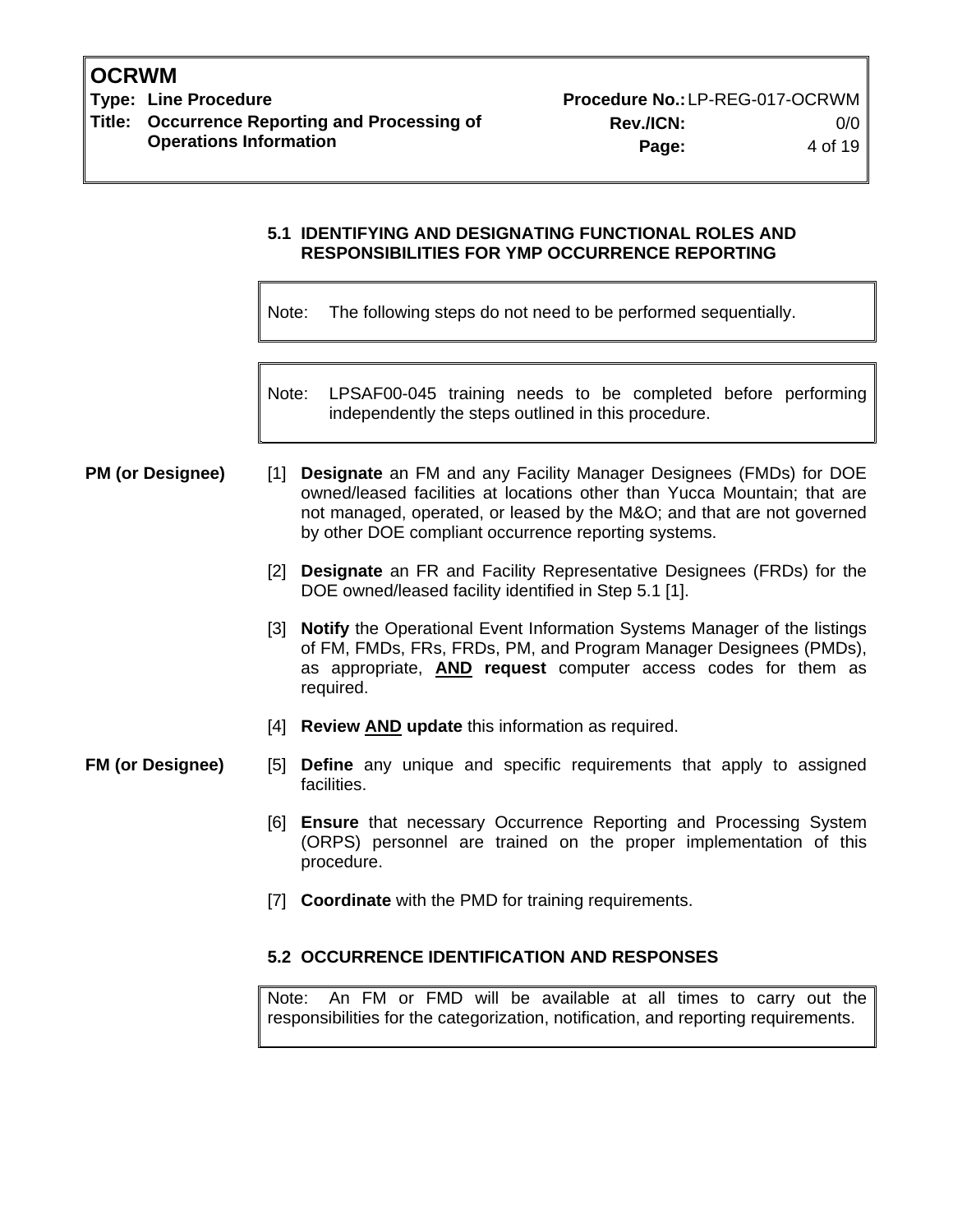**OCRWM**<br>Type: Line Procedure **Title: Occurrence Reporting and Processing of Rev./ICN:** 0/0 **Operations Information Page:** 5 of 19

|                         | Note:                             | Under no circumstance will Occurrence Reports containing classified<br>information be entered into the ORPS database.                                                  |  |  |
|-------------------------|-----------------------------------|------------------------------------------------------------------------------------------------------------------------------------------------------------------------|--|--|
|                         | 5.2.1                             | <b>Event or Condition Identification and Response</b>                                                                                                                  |  |  |
|                         | Note:                             | Occurrences may be identified by direct observation of equipment or<br>process malfunctions, log or record reviews, operator recognition of<br>errors, or other means. |  |  |
| <b>YMP Personnel</b>    |                                   | [1] IF the event is life threatening (injuries, fire, other emergency),                                                                                                |  |  |
|                         |                                   | <b>THEN dial</b> 911 to summon emergency services.                                                                                                                     |  |  |
|                         | $[2]$                             | <b>Notify</b> the Emergency Response personnel in the building or facility.                                                                                            |  |  |
|                         |                                   | [3] Notify the appropriate line management, FM, and Ranch Control at<br>295-5915 of the event status.                                                                  |  |  |
|                         |                                   | [4] <b>Enter</b> the event into the Corrective Action Program in accordance with<br>AP-16.1Q.                                                                          |  |  |
|                         | 5.2.2                             | <b>Event or Condition Categorization</b>                                                                                                                               |  |  |
| <b>FM (or Designee)</b> | $\begin{bmatrix} 1 \end{bmatrix}$ | <b>Categorize</b> all ORPS reportable events or conditions within two hours of<br>identification using DOE M 231.1-2, Section 6, Reporting Criteria.                   |  |  |
|                         | <u> 2 </u>                        | <b>IF</b> an occurrence is categorized as an Operational Emergency,                                                                                                    |  |  |
|                         |                                   | THEN $n \cdot$ the DOE ED and the DOE Headquarters (HO) Operations                                                                                                     |  |  |

**THEN notify** the DOE FR and the DOE Headquarters (HQ) Operations Center (OC) within 15 minutes.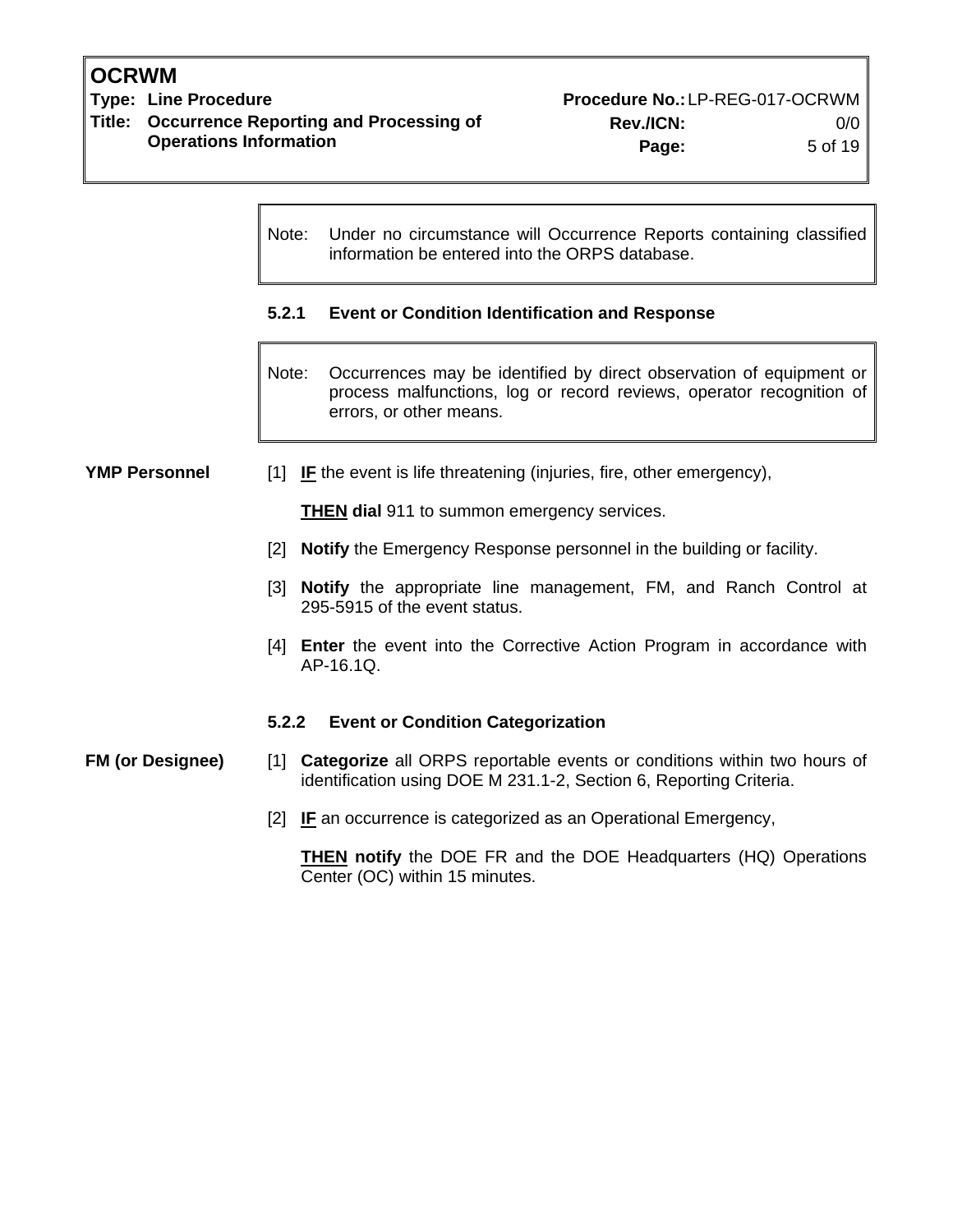**Type: Line Procedure Procedure No.:**LP-REG-017-OCRWM **Title: Occurrence Reporting and Processing of Rev./ICN:** 0/0

#### **5.2.3 DOE Headquarters Operations Center Prompt Notifications**

- Note: DOE O 151.1C provides the requirements for the prompt and follow-up notifications to DOE and other agencies, and the appropriate emergency responses to be taken.
- **FM (or Designee)** [1] **Notify** the DOE FR and the DOE HQ OC of the following reportable occurrences as soon as practical, but no later than two hours after categorization.
	- a. **Notify** the FR and the DOE HQ OC of Significance Category 1 occurrences.
	- b. **Notify** the FR and, if directed by the FR, the DOE HQ OC of Significance Category 2 occurrences.
	- c. **Notify** the FR of Significance Category 3 occurrences.
	- d. **Notify** the FR and the DOE HQ OC of those Significance Category 2, 3, and 4 occurrences shown with an asterisk in the reporting criteria in Section 6.3 of DOE M 231.1-2.
	- [2] **Send** the prompt notification of the reportable occurrence to the DOE HQ OC via electronic mail (doehqeoc@oem.doe.gov) **AND follow** up with a telephone call (202-586-8100) to ensure receipt of the electronic mail.
		- a. **State** clearly the Significance Category (1, R, 2, 3, or 4) **AND identify** the specific reporting criteria associated with the occurrence.
		- b. **Include** the following information in prompt notifications:
			- Occurrence Significance Category
			- Location and description of the event
			- Date and time of discovery
			- Damage and casualties
			- Impact of event on other activities and operations
			- Protective actions taken or recommended
			- Weather conditions at the scene
			- Level of media interest at scene/facility/site
			- Other notifications made.
	- [3] **IF** the notification to DOE may contain classified or sensitive information,

**THEN follow** Section 7 of DOE M 231.1-2 and AP-SEC-001.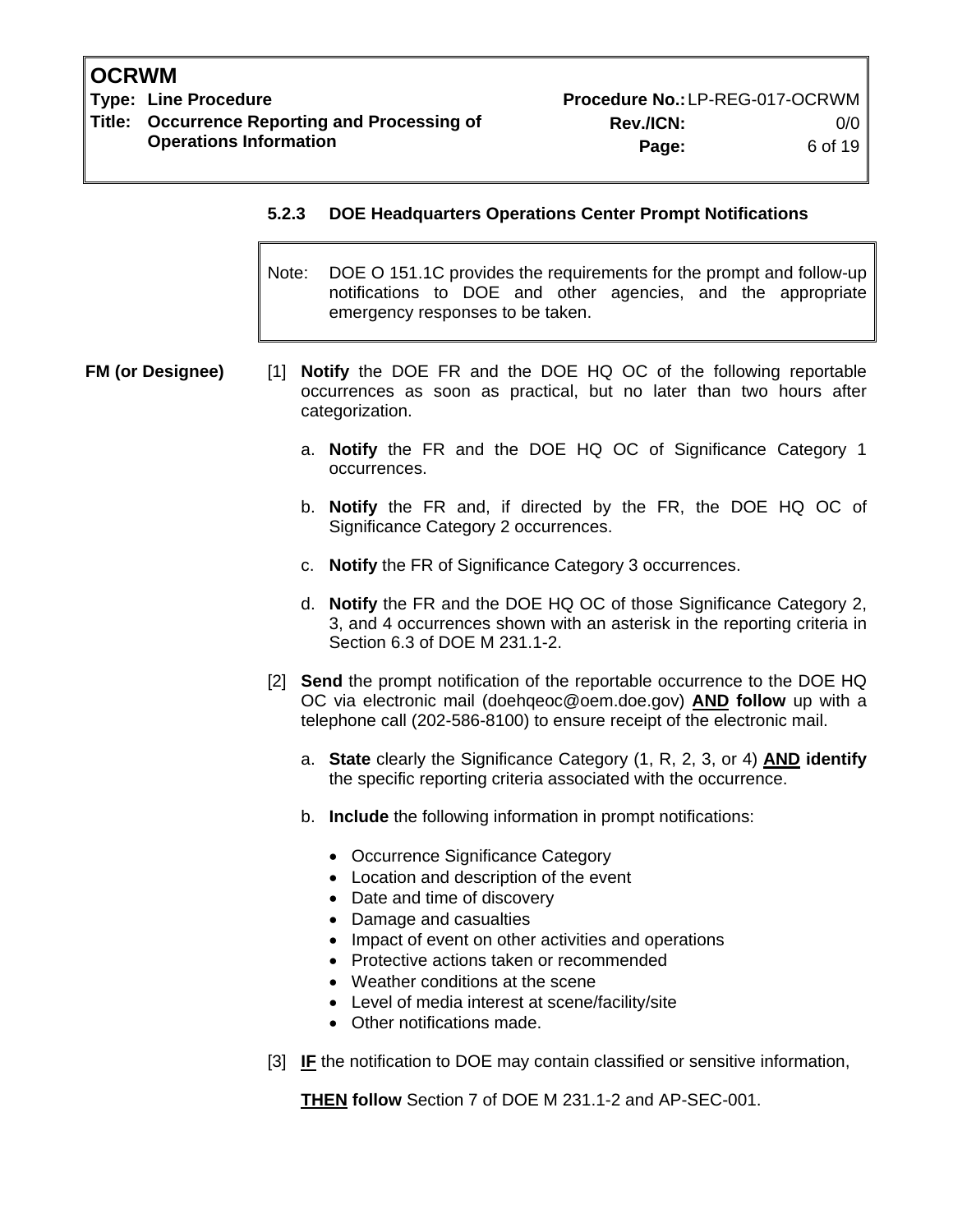**Title: Occurrence Reporting and Processing of Rev./ICN:** 0/0

- [4] **Provide** follow-up notifications to the DOE upon further degradation in the level of safety or impact on the environment, health or operations of the facility, or other worsening conditions.
- [5] **IF** the occurrence is recategorized,

**THEN reconsider** the occurrence for prompt notification.

#### **5.2.4 Written Notification Report**

**FM (or Designee)** [1] **Prepare** the written notification report using the format provided in DOE G 231.1-1, including all required fields and all other fields in which information is known.

> Note: Direct entry into the computerized ORPS database satisfies the written distribution requirements.

- [2] **Distribute** the written report to the FR and PM (or Designees) according to the following schedule:
	- a. **Submit** reports for Operational Emergencies and Significance Category 1 Occurrences before close of the next business day from time of categorization (not to exceed 80 hours).
	- b. **Submit** reports for Significance Category R and 2 Occurrences before close of the next business day from the time of categorization.
	- c. **Submit** reports for Significance Category 3 Occurrences no later than close of business on the second business day from the time of categorization.
	- d. **Submit** the Short Form Reports for Significance Category 4 Occurrences by close of business the second business day from the time of categorization **AND send** a hard copy to the YMP Information Center (Las Vegas).
- [3] **WHEN** event conditions change that require a revised Significance Category,

**THEN submit** an updated report within the timeframe required under the new Significance Category that contains the following information:

• The new Significance Category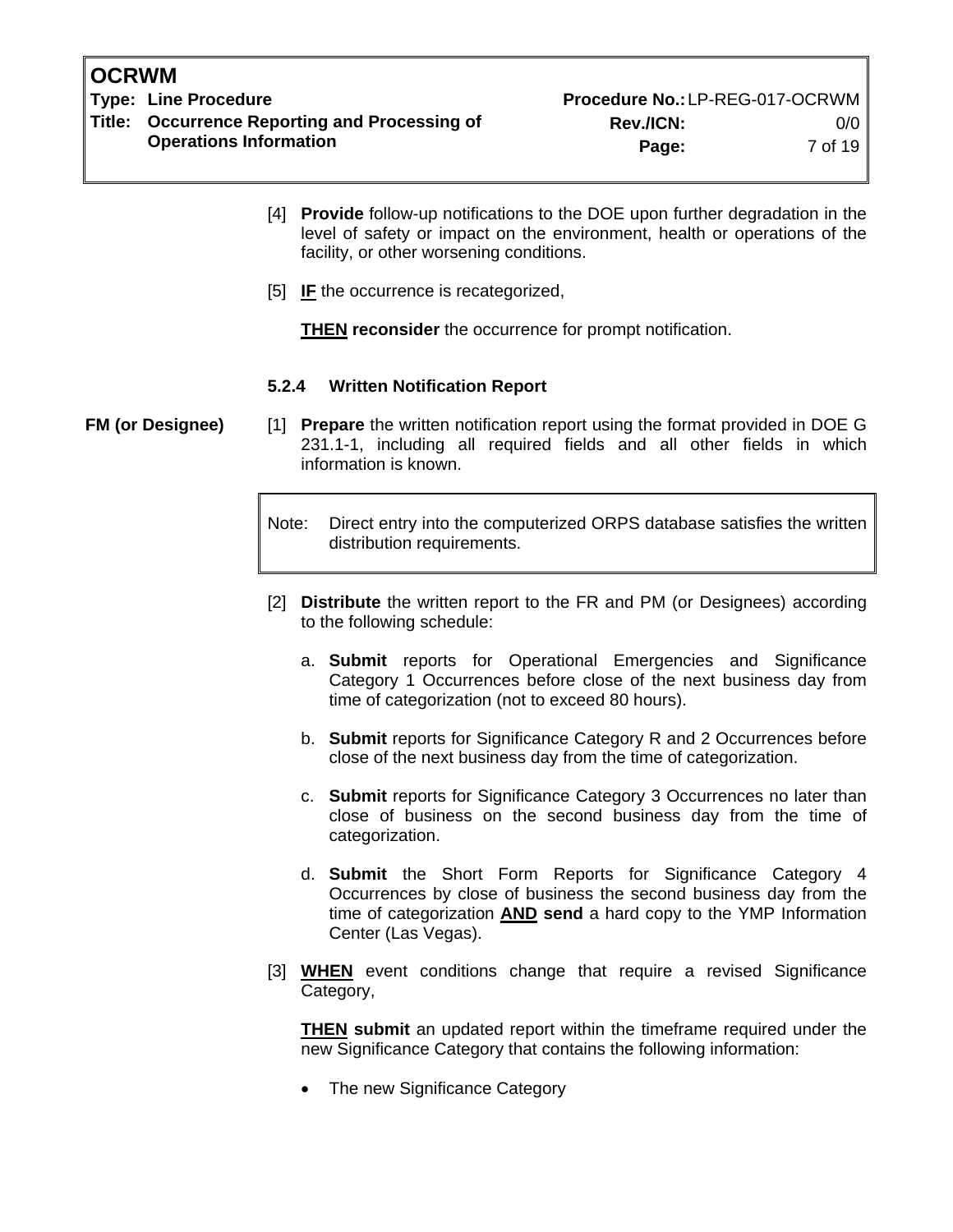**Type: Line Procedure Procedure No.:**LP-REG-017-OCRWM **Title: Occurrence Reporting and Processing of Rev./ICN:** 0/0 **Operations Information Page:** 8 of 19

- Changes in the reporting criteria of the occurrence.
- [4] **Include** a discussion of the change in categorization in the Description of Occurrence field in the Update Report.
- **5.2.5 Occurrence Investigation and Analysis**

Note: DOE O 5480.19 and DOE-STD-1045-93 should be considered when investigating occurrences. The investigative process is used to gain an understanding of the occurrence, its causes, and the corrective actions necessary to prevent recurrence or only remedy the problem, based on the significance of the occurrence.

**FM (or Designee)** [1] **Investigate** the occurrence per AP-16.1Q and AP-16.4Q.

Note: DOE G 231.1-2 provides guidance on selecting the appropriate cause code and including information in report fields. AP-16.4Q provides guidance for developing cause codes and corrective actions.

Note: The graded approach is based on the significance, severity, or risk associated with the event or condition in accordance with DOE M 231.1-2.

- [2] **Use** the graded approach described in the Occurrence Reporting Model when determining the level of effort required for the investigation into the causes of the occurrence.
- [3] **Include** all causes as required in the Occurrence Reporting Model in the Occurrence Report.
- [4] **Include** the methodology used in the Cause Description field of the Occurrence Report.
- [5] **Identify** any weaknesses in the implementation of the Integrated Safety Management Program **AND enter** them into the Integrated Safety Management field.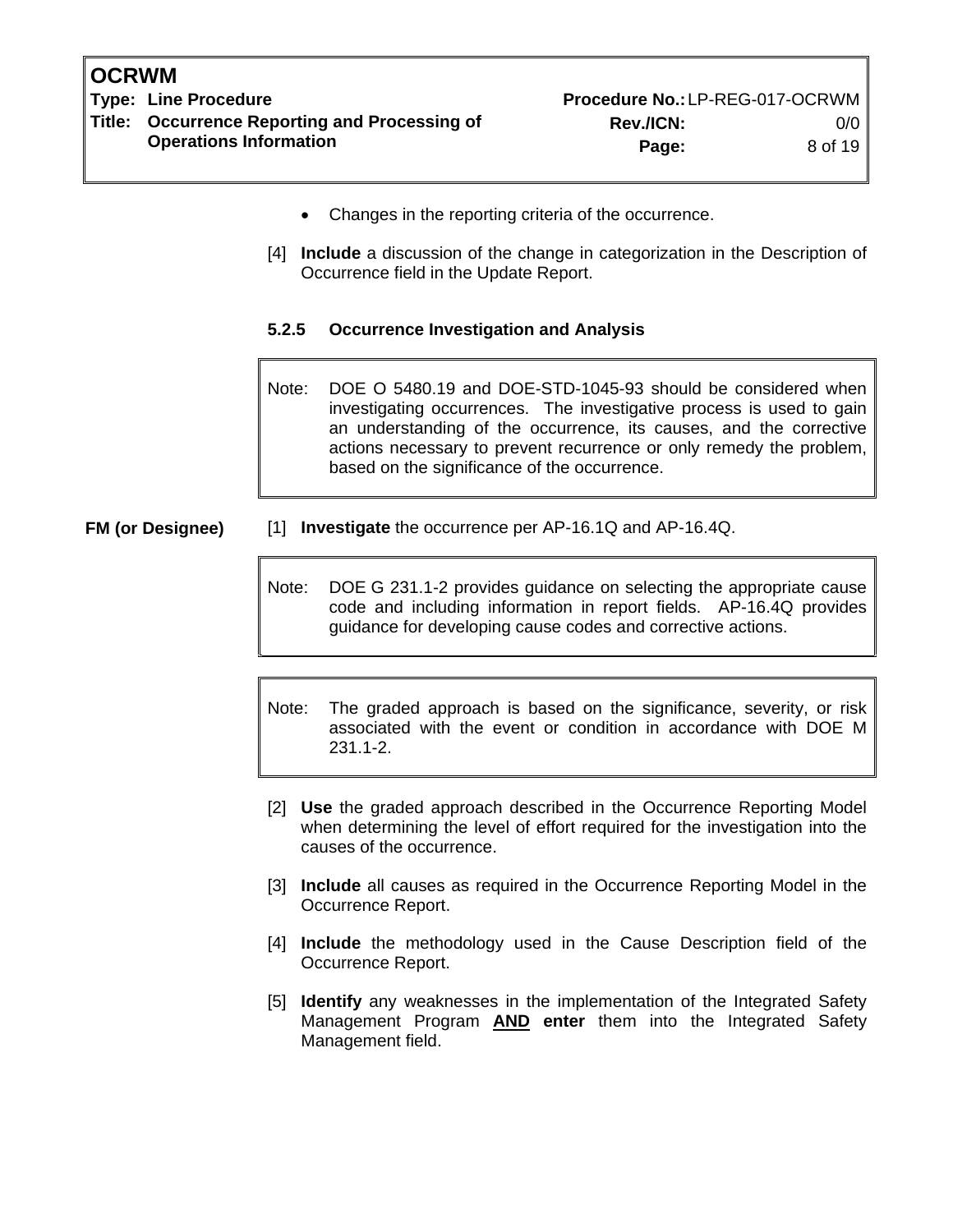**Type: Line Procedure Acceptance Accepts Accept Procedure No.: LP-REG-017-OCRWM Title: Occurrence Reporting and Processing of Rev./ICN:** 0/0

- [6] **WHEN** there is any significant and new information pertaining to reported occurrences except for Significance Category 4 occurrences, **THEN submit** an updated report that includes the following: • The status of the investigation • Recurring consequences • Additional component defects associated with the occurrence. **5.2.6 Occurrence Report Closure FM (or Designee)** [1] **Submit** the Final Report as soon as practical, but within 45 calendar days after initial categorization of the occurrence. [2] **Include** the following: • The significance, nature, and extent of the event or condition • The cause of the event or condition using the apparent cause codes • The immediate actions taken and the corrective action(s) to be taken as required by the Occurrence Reporting Model • Any identified lessons learned. [3] **IF** an accident investigation was performed, **THEN include** the methodology used in the Cause Description field of the Occurrence Report. **FR (or Designee)** [4] **Review** the report within 14 calendar days after receipt of Operational Emergencies and Significance Category 1, R, and 2 reports **AND take** one of the following actions:
	- a. **Approve**.
	- b. **Approve** with comments.
	- c. **Disapprove**.
	- [5] **IF** the Final Report is not approved,

**THEN provide** the reason for disapproval in the comment section of the report.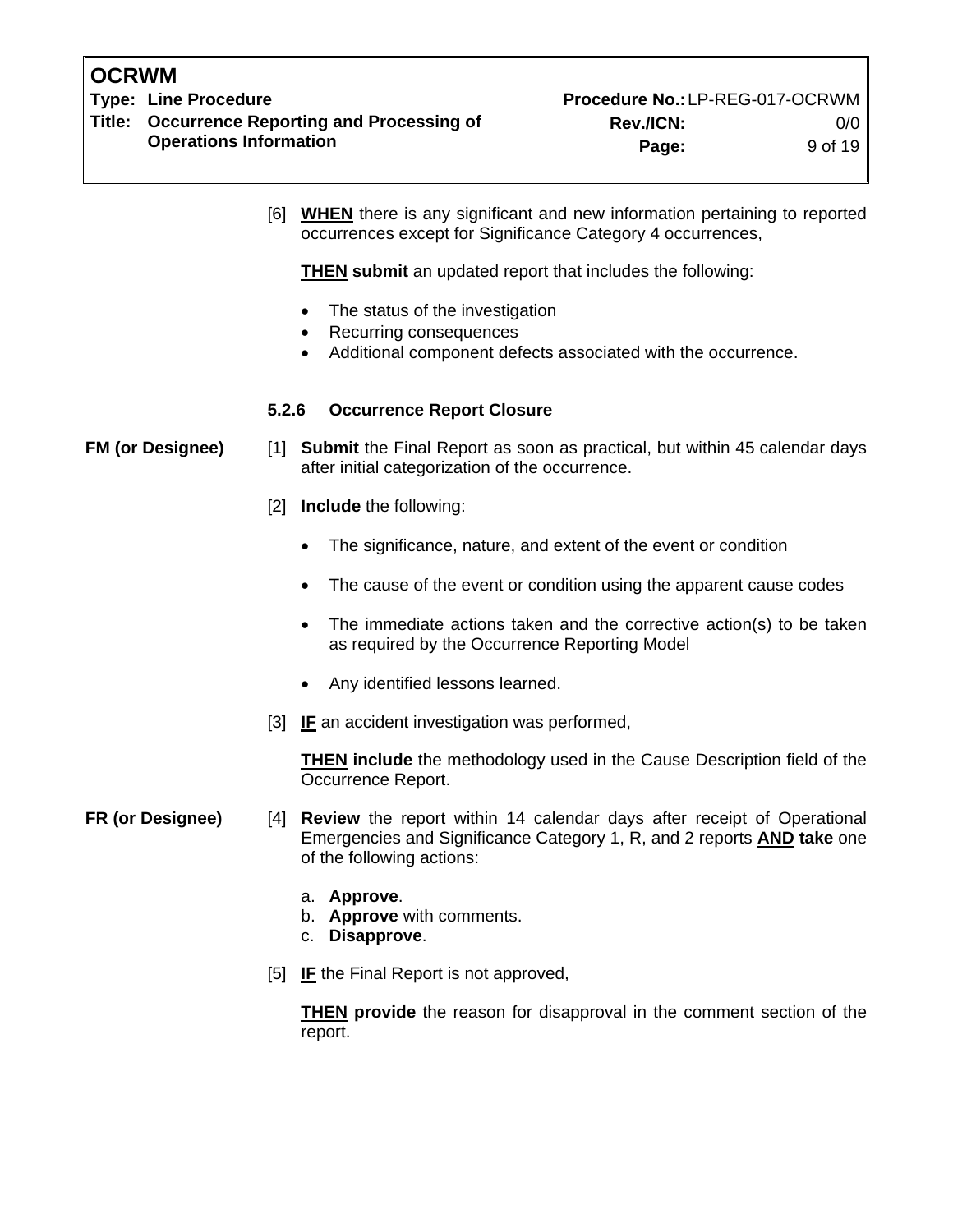**Type: Line Procedure Procedure No.:**LP-REG-017-OCRWM **Title: Occurrence Reporting and Processing of Rev./ICN:** 0/0 **Operations Information Page:** 10 of 19

**PM (or Designee)** [6] **IF** the occurrence is an Operational Emergency or a Significance Category 1 occurrence,

> **THEN review** the Final Report within 14 calendar days after the FR has approved it **AND take** one of the following actions:

- a. **Approve**.
- b. **Approve** with comments.
- c. **Disapprove**.
- [7] **IF** the Final Report is not approved,

**THEN provide** the reason for disapproval in the comment section of the report.

**FM (or Designee)** [8] **IF** the Final Report was not approved by the FR or PM,

**THEN submit** a revised Final Report within 21 calendar days of the disapproval.

[9] **IF** the revised Final Report cannot be submitted within this time frame,

**THEN submit** an Update Report within 21 calendar days explaining the delay and providing an estimated date for resubmittal of the Final Report.

- Note: Entering the Occurrence Report in the ORPS database automatically satisfies the distribution requirement.
- [10] **Distribute** the Occurrence Reports (updates and finals) as soon as practical to the following:
	- FR
	- PM
	- Affected program self-assessment group.
- [11] **Send** a hard copy of all unclassified, nonsensitive Final Reports, with the exception of final cancelled reports, to the YMP Information Center (Las Vegas) within one week of final approval.
- [12] **Track** all corrective actions to closure, including independent verification or sampling at the facility level as prescribed in the Occurrence Reporting Model and AP-16.1Q.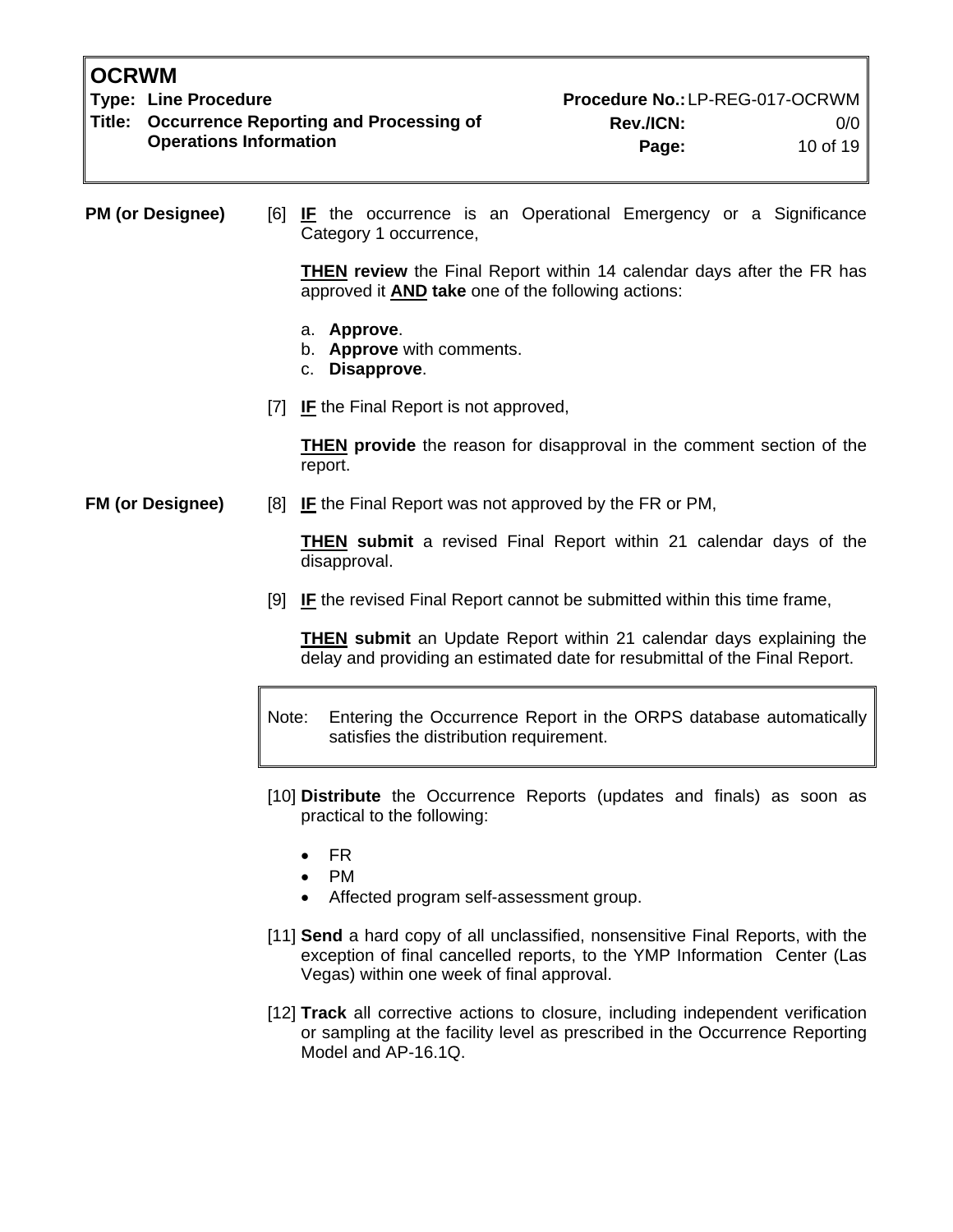**Type: Line Procedure Acceptance Accepts Accept Procedure No.: LP-REG-017-OCRWM Title: Occurrence Reporting and Processing of Rev./ICN:** 0/0

[13] **WHEN** a root cause was performed,

**THEN evaluate** the effectiveness of the corrective actions to prevent recurrence.

Note: The Corrective Action Program **MUST** include management of Significance Category 4 occurrences, whose corrective actions are not managed through ORPS.

Note: AP-16.1Q provides guidance on Condition Reports.

- [14] **Enter** the Condition Report number(s) that will track the corrective actions locally into the ORPS database.
- [15] **Submit** final Occurrence Reports to the RPC in accordance with Section 6.0.

#### **5.2.7 Short Form Reports**

Note: The Short Form report satisfies all of the written reporting requirements for Significance Category 4 occurrences.

Note: DOE G 231.1-1 provides guidance on preparing Short Form Reports.

#### **FM (or Designee) Prepare** Short Form Reports for Significance Category 4 occurrences no later than two business days after categorization of the occurrence.

#### **5.2.8 Performance Analysis and Identification of Recurring Occurrences**

**FM (or Designee)** [1] **Review** trend reports and recurring event reports.

[2] **Submit** a new Occurrence Report for notification of the recurring issue, with investigation, root cause analysis, and corrective actions subsequently required.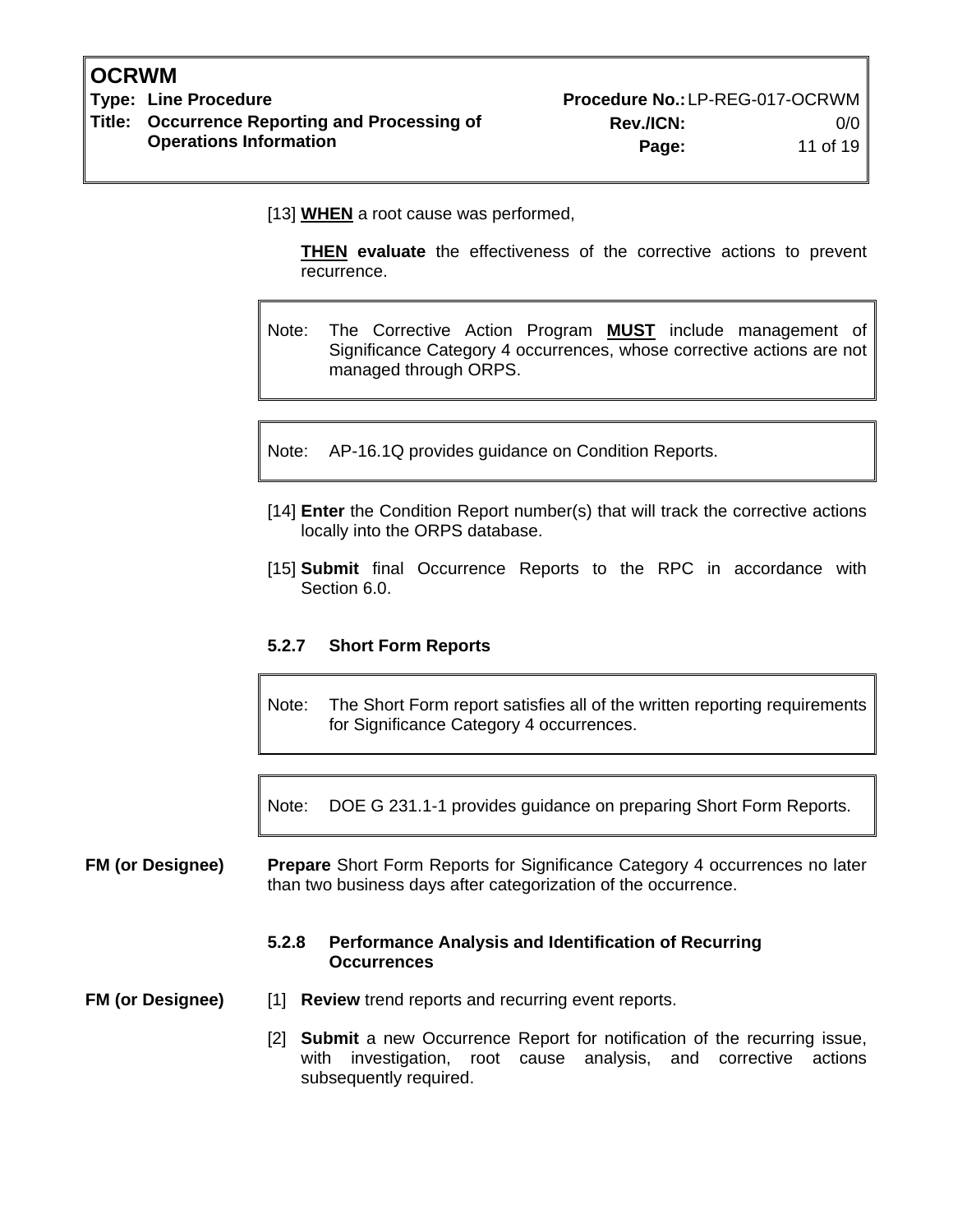**Operations Information Page:** 12 of 19

- [3] **Include** previous individual Occurrence Report Numbers associated with the recurring issue, if applicable.
- [4] **Select** the appropriate reporting criteria associated with the recurring issue.
- [5] **IF** no specific reporting criteria can be identified,

**THEN list** the reporting criteria as Group 10, Criteria #2.

Note: DOE G 231.1-1 provides guidelines on recurring occurrences.

[6] **Categorize AND report** recurring occurrences as a Significance Category R, even if each individual occurrence had been originally categorized at a higher or lower significance level.

#### **5.2.9 Periodic Reporting**

#### **PM (or Designee) Conduct** annual self-assessments of YMP's compliance with the objectives and timeframes contained in DOE M 231.1-2 per LP-PM-001-OCRWM.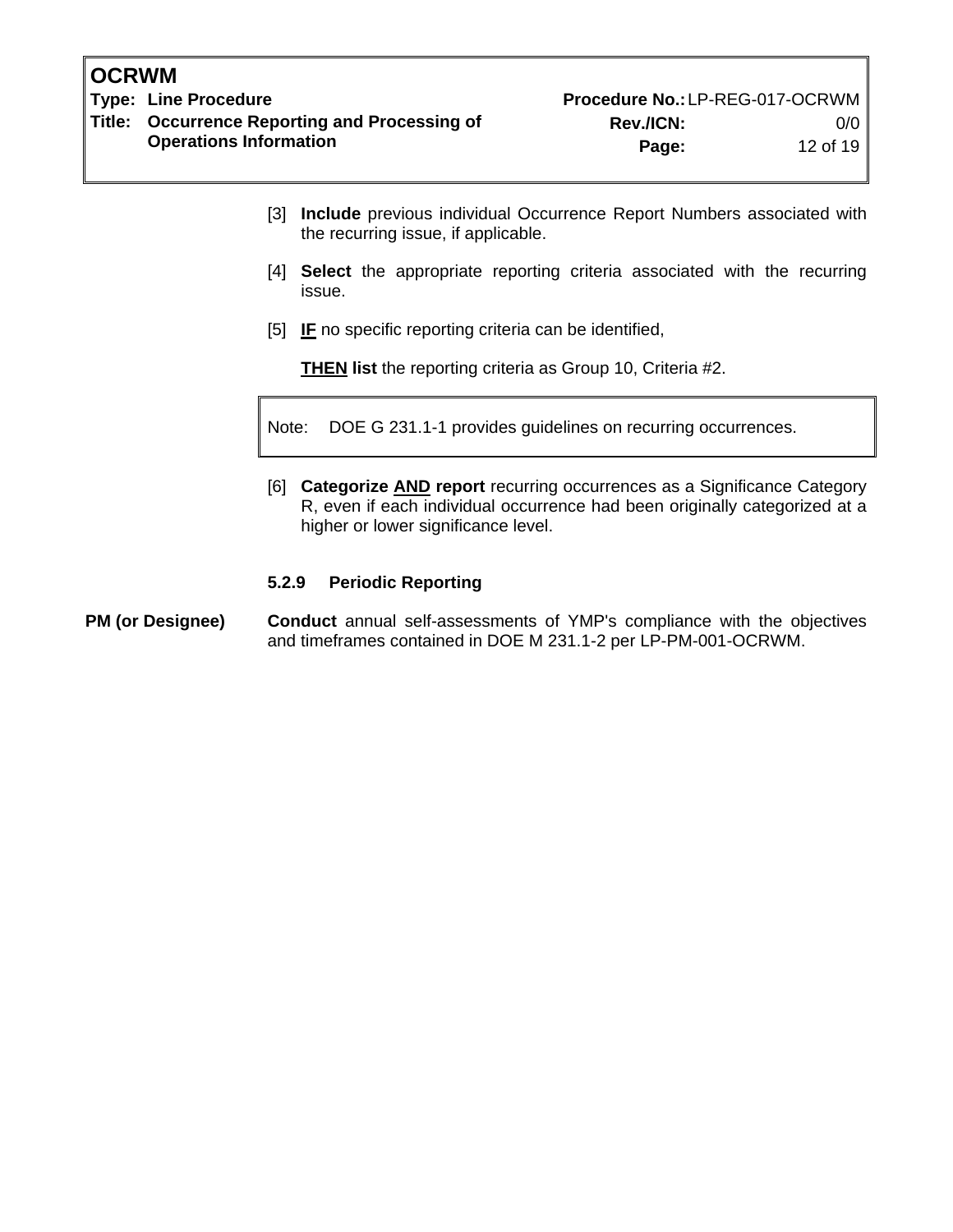# **Title: Occurrence Reporting and Processing of Rev./ICN:** 0/0

Type: Line Procedure **Procedure Access 2006** Procedure No.:LP-REG-017-OCRWM **Operations Information Page:** 13 of 19

#### **6.0 RECORDS**

The records listed in Subsection 6.2 shall be collected and submitted to the RPC in accordance with AP-17.1Q as individual records or included in a records package, as specified.

#### **6.1 QA RECORDS**

None

#### **6.2 NON-QA LONG-TERM RECORDS**

Individual Records:

DOE FR designation Facility and FM designations Final Report for each reportable incident E-mail notifications of Reportable Occurrences

Records to be submitted per LP-PM-001-OCRWM:

Annual Occurrence Reporting Process Self Assessments

Records to be submitted per AP-16.1Q and AP-16.4Q:

Occurrence Investigation and/or Analysis Documents

#### **6.3 NON-QA SHORT-TERM RECORDS (THREE YEARS OR LESS RETENTION)**

None

#### **7.0 ATTACHMENTS**

The change history for this procedure is included as Attachment 5, Change History.

- 1 LP-REG-017-OCRWM Flowchart
- 2 Acronyms and Abbreviations
- 3 Definitions
- 4 Occurrence Reporting Model
- 5 Change History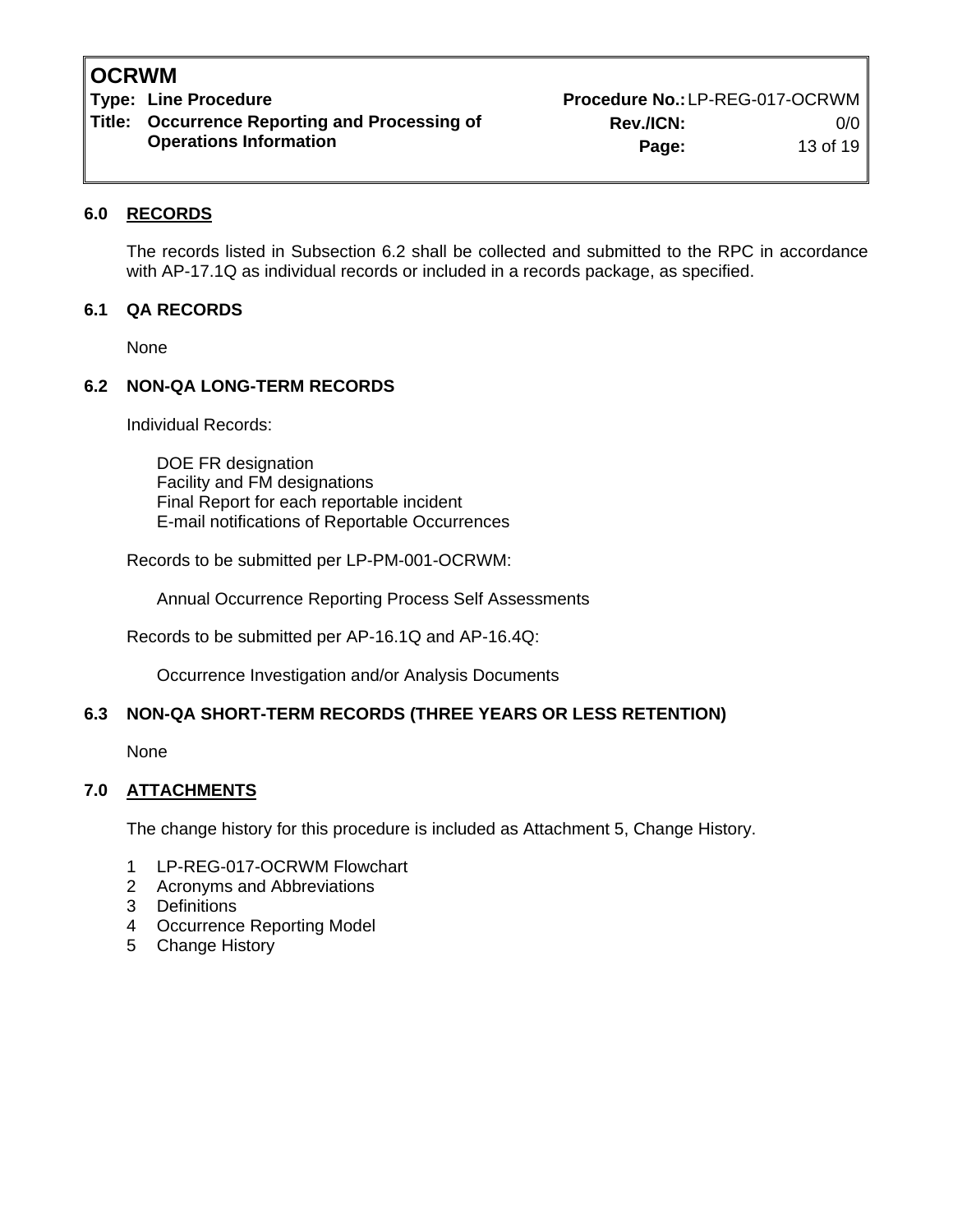**Title: Occurrence Reporting and Processing of Operations Information**

Type: Line Procedure **Procedure Procedure No.:**LP-REG-017-OCRWM **Rev./ICN:** 0/0 **Page:** 14 of 19 **Attachment 1**

**LP-REG-017-OCRWM Flowchart**



LP-REG-017-OCRWM\_r0.DOC/4-18-06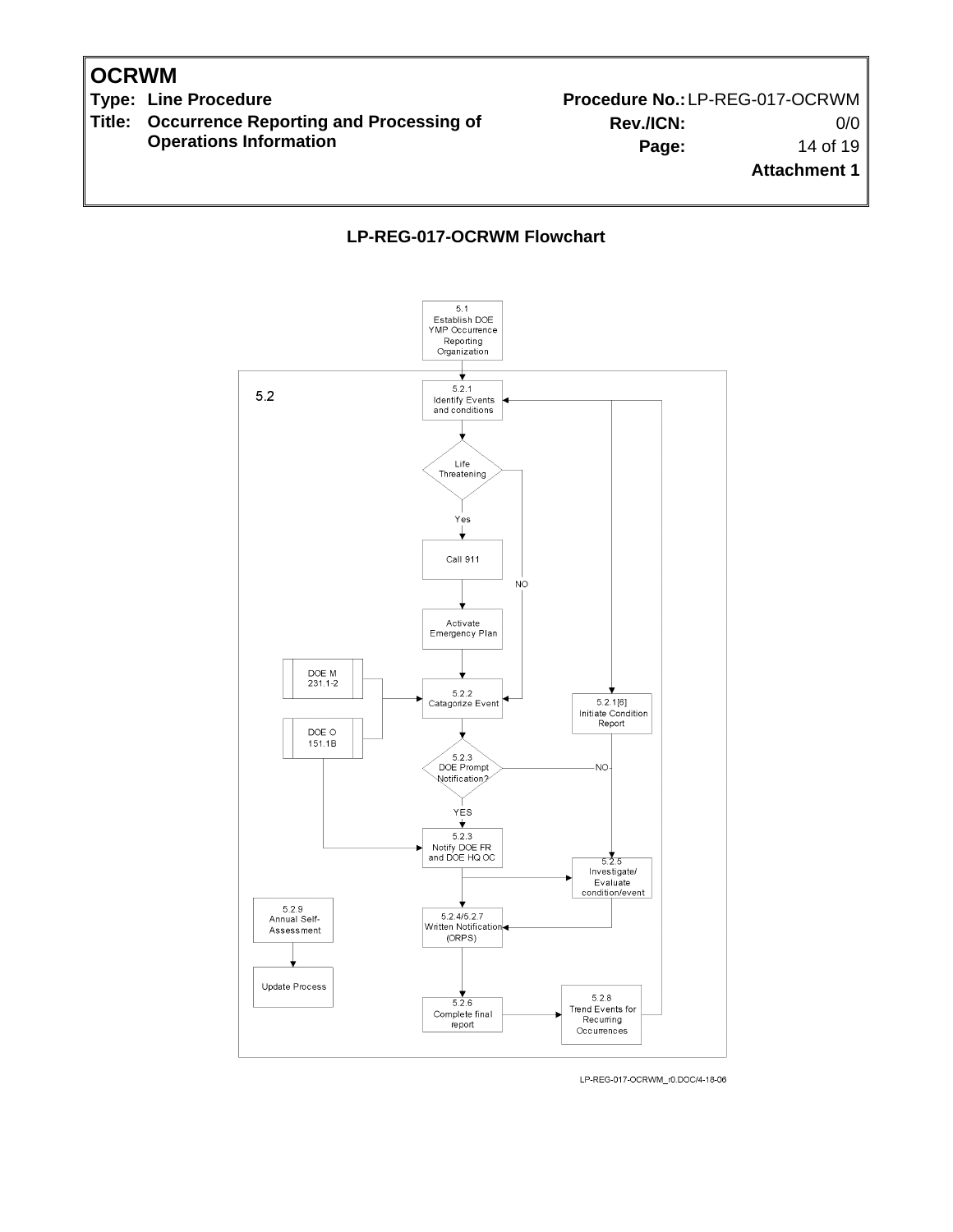**OCRWM**<br>Type: Line Procedure

**Title: Occurrence Reporting and Processing of Operations Information**

Procedure No.: LP-REG-017-OCRWM **Rev./ICN:** 0/0 **Page:** 15 of 19

### **Attachment 2**

#### **Acronyms and Abbreviations**

| DOE                                | U.S. Department of Energy                                                                                                                |
|------------------------------------|------------------------------------------------------------------------------------------------------------------------------------------|
| FM<br><b>FMD</b><br>FR.<br>FRD     | <b>Facility Manager</b><br><b>Facility Manager Designee</b><br><b>Facility Representative</b><br><b>Facility Representative Designee</b> |
| HQ                                 | Headquarters                                                                                                                             |
| M&O                                | <b>Management and Operating Contractor</b>                                                                                               |
| OC.<br><b>OCRWM</b><br><b>ORPS</b> | <b>Operations Center</b><br>Office of Civilian Radioactive Waste Management<br>Occurrence Reporting and Processing System                |
| PM.<br>PMD                         | Program Manager<br>Program Manager Designee                                                                                              |
| <b>RPC</b>                         | Records Processing Center                                                                                                                |
| YMP                                | <b>Yucca Mountain Project</b>                                                                                                            |
|                                    |                                                                                                                                          |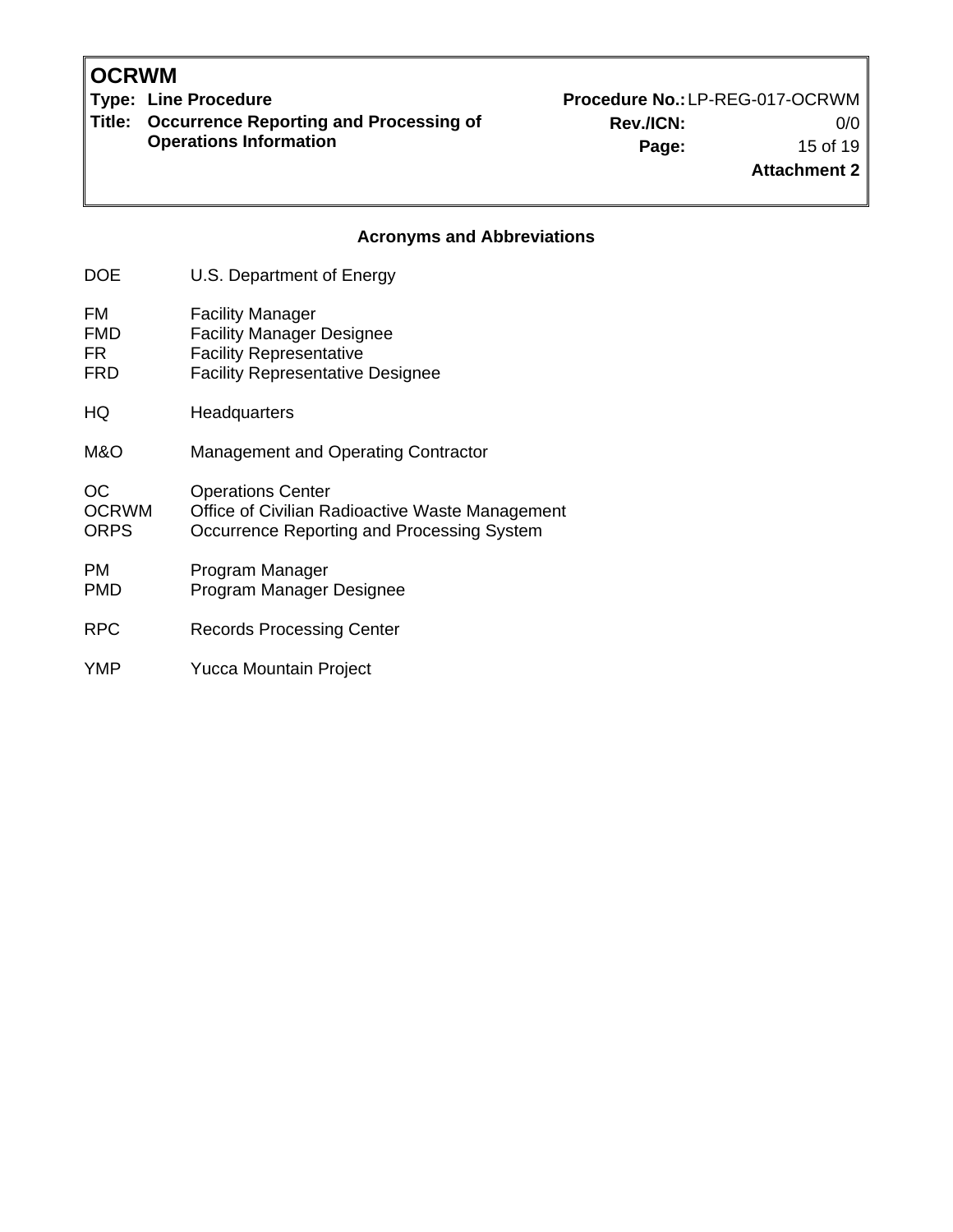**Type: Line Procedure No.: LP-REG-017-OCRWM Title: Occurrence Reporting and Processing of Operations Information**

**Rev./ICN:** 0/0 **Page:** 16 of 19 **Attachment 3**

#### **Definitions**

**Business Day–The normal administrative day of the reporting organization (e.g., Monday through** Friday, 0800 to 1700), during which normal work activities are conducted. It is not meant to encompass the 24-hour day, even if the facility is operated or maintained on a 24-hour basis.

*Condition*–Any as-found state, whether or not resulting from an event, that may have adverse safety, health, quality assurance, operational, or environmental implications. A condition is usually programmatic in nature. For example, errors in analysis or calculation, anomalies associated with design or performance, or items indicating a weakness in the management process are all conditions.

*DOE Facility Representative (FR)*–For each DOE/YMP owned/leased major facility or group of lesser facilities, a DOE employee or designee assigned responsibility by the Head of the Field Organization for monitoring the performance of the facility and its operations. This individual shall be the primary point of contact with the contractor and will be responsible to the appropriate Program Secretarial Officer and Head of Field Organization for implementing the requirements of this procedure. The Yucca Mountain Site Operations Office Director has been delegated Head of Field Organization responsibilities*.*

*Emergency***–**An emergency is the most serious occurrence and requires an increased alert status for on-site personnel and, in specific cases, for off-site authorities. DOE O 151.1C defines the types of occurrences that are to be categorized as emergencies.

**Event**–Something significant and real-time that happens (e.g., pipe break, valve failure, loss of power, environmental spill, earthquake, tornado, flood).

*Facility–Any equipment, structure, system, process, or activity that fulfills a specific purpose.* 

*Facility Manager (FM)*–The individual or designee, usually but not always a contractor, who has direct line responsibility for operation of a facility or group of related facilities, including authority to direct physical changes to a facility.

*Lessons Learned*–A "good work practice" or innovative approach that is identified and shared, or an adverse work practice or experience that is shared to avoid recurrence.

*Nonreportable Event*–An event that falls within the ORPS Reporting Groups, does not exceed any of the specific ORPS Reporting Criteria, and the reporting organization has determined to be included in the required ORPS Performance Analysis activity.

*Notification Report*–The initial documented report to the DOE of an event or condition that meets the reporting criteria defined in this procedure. The Notification Report shall be completed according to instructions outlined in DOE M 231.1-2.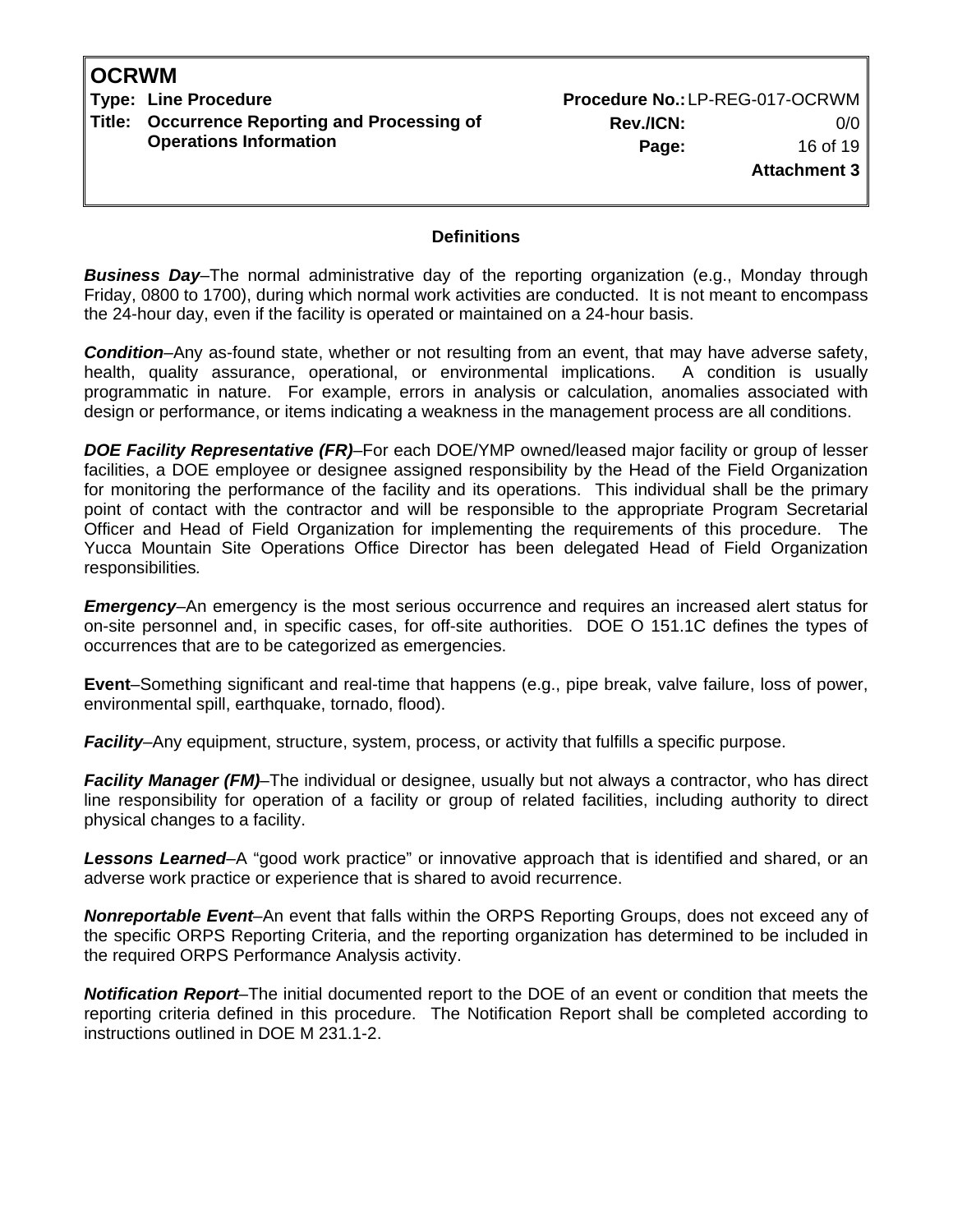**Type: Line Procedure No.: LP-REG-017-OCRWM Title: Occurrence Reporting and Processing of Operations Information**

**Rev./ICN:** 0/0 **Page:** 17 of 19 **Attachment 3**

#### **Definitions (Continued)**

*Occurrence*–One or more (i.e., recurring) events or conditions that adversely affect, or may adversely affect, DOE (including the National Nuclear Security Administration) or contractor personnel, the public, property, the environment, or the DOE mission. Events or conditions meeting the criteria thresholds identified in DOE M 231.1-2 or determined to be recurring through performance analysis are occurrences.

*Occurrence Investigation*–An investigation conducted according to site-specific procedures and/or when determined by DOE procedures that a Type A or B investigation is required.

*Occurrence Report*–A documented evaluation of an event or condition that is prepared in sufficient detail to enable the reader to assess its significance, consequences, or implications and to evaluate the actions being proposed or employed to correct the condition or to avoid recurrence.

**Occurrence Reporting and Processing System (ORPS)-A** system for reporting operations information related to DOE owned/leased facilities.

*Program Manager (PM)*–The HQ individual or designee, designated by and under the direction of a Secretarial Officer, who is directly involved in the operation of facilities under his or her cognizance, and holds signature authority to provide technical direction to operating personnel for these facilities. The Yucca Mountain Site Operations Office Director has been delegated PM responsibilities. He may appoint several PMDs.

*Prompt Notification*–Timely reporting of an occurrence to the DOE Field Office and the DOE HQ OC as required by the Significance Category and the reporting criteria of the occurrence.

*Ranch Control*–The field-controlling agency for access, security, communications, and reporting of events and activities for YMP. YMP Site Operations is located at the Exploratory Studies Facility of Area 25 of the Nevada Test Site.

*Reportable Occurrence*–Occurrence to be reported in accordance with the criteria defined in DOE M 231.1-2, except as follows: If local or state governmental thresholds are lower, the lower threshold shall control; If the incident involves a member of the public, it shall be reported as an occurrence regardless of thresholds; If the incident involves an actual or potentially significant impact on the environment, it shall be reported as an occurrence regardless of thresholds.

*Site Operations Occurrence Reporting and Processing System (ORPS) Coordinator*–The individual responsible for developing trend or other reports using ORPS data.

*Yucca Mountain Project (YMP) Personnel*–DOE federal employees and OCRWM direct support contractor and subcontractor personnel. Does not include M&O and its subcontractor personnel, or U.S. Geological Survey personnel.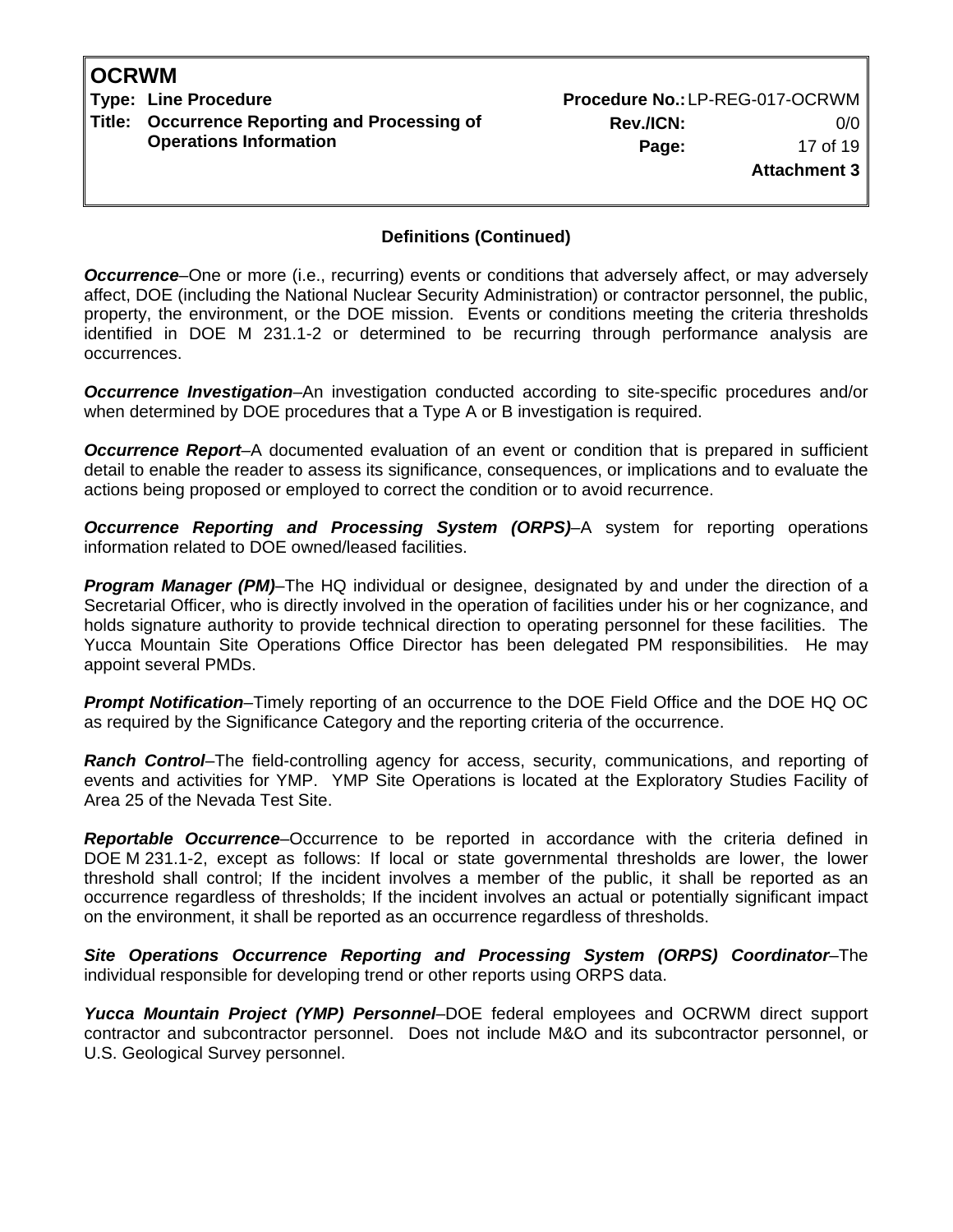**OCRWM**<br>Type: Line Procedure

**Title: Occurrence Reporting and Processing of Operations Information**

Procedure No.: LP-REG-017-OCRWM **Rev./ICN:** 0/0 **Page:** 18 of 19 **Attachment 4**

**Occurrence Reporting Model**

| Learned <sup>3</sup><br>Lessons       | Enter into DOE<br>Coverage in OE<br><b>LL</b> Database &<br>Summary                                                                                                                      | Enter into DOE<br>Coverage in OE<br>LL Database &<br>Summary                                                            | Enter into DOE<br>Coverage in OE<br>LL Database &<br>Summary<br>Optional                                                                 | <b>Enter into DOE</b><br>Coverage in OE<br>LL Database &<br>Summary<br>Optional                          | Per Site Specific<br>Process                                                                  |                                                                                                                                                                                                                          | OE: Operating Experience<br><sup>3</sup> LL: Lessons Learned                                                                                                                                                         |
|---------------------------------------|------------------------------------------------------------------------------------------------------------------------------------------------------------------------------------------|-------------------------------------------------------------------------------------------------------------------------|------------------------------------------------------------------------------------------------------------------------------------------|----------------------------------------------------------------------------------------------------------|-----------------------------------------------------------------------------------------------|--------------------------------------------------------------------------------------------------------------------------------------------------------------------------------------------------------------------------|----------------------------------------------------------------------------------------------------------------------------------------------------------------------------------------------------------------------|
| Effectiveness<br>Corrective<br>Action | Effectiveness to<br>Recurrence<br>Prevent<br>Assess                                                                                                                                      | Effectiveness to<br>Recurrence<br>Prevent<br>Assess                                                                     | Effectiveness to<br>Recurrence<br>Prevent<br>Assess                                                                                      | Optional                                                                                                 | Optional                                                                                      |                                                                                                                                                                                                                          |                                                                                                                                                                                                                      |
| <b>Action Closures</b><br>Corrective  | Independently<br>Document &<br>Verify                                                                                                                                                    | Independently<br>Document &<br>Verify                                                                                   | Independently<br>Document &<br>Verify                                                                                                    | Document &<br>Verify by<br>Sampling                                                                      | <b>Verification</b><br>Document<br>Optional)                                                  |                                                                                                                                                                                                                          |                                                                                                                                                                                                                      |
| Approvals<br>Report                   | Representative<br><b>DOE Facility</b><br>Manager<br>Program<br>Approval<br>& DOE                                                                                                         | Representative<br><b>DOE Facility</b><br>Manager<br>Approval<br>Program<br>& DOE                                        | Representative<br><b>DOE Facility</b><br>Approval                                                                                        | Representative<br><b>DOE</b> Facility<br>Approval                                                        | Approval                                                                                      |                                                                                                                                                                                                                          |                                                                                                                                                                                                                      |
| Corrective<br>Actions                 | Recurrence, &<br>Problems<br>Problem,<br>Preclude<br>Similar<br>Prevent<br>Remedy                                                                                                        | Recurrence, &<br>Problems<br>Problem,<br>Preclude<br>Remedy<br>Prevent<br>Similar                                       | Recurrence, &<br>Preclude<br>Problems<br>Remedy<br>Problem,<br>Prevent<br>Similar                                                        | Problem &<br>Recurrence<br>Remedy<br>Prevent                                                             | Remedy<br>Problem                                                                             |                                                                                                                                                                                                                          |                                                                                                                                                                                                                      |
| Analysis<br>Causal                    | Determined<br>Root Cause                                                                                                                                                                 | Root Cause<br><b>Determined</b>                                                                                         | Root Cause<br><b>Determined</b>                                                                                                          | <b>Apparent Cause</b><br>Determined                                                                      | <b>Apparent Cause</b><br>Determined                                                           | Reportable and nonreportable occurrences are managed per contractor-specific corrective action programs.<br>No reporting of causal analysis or lessons learned in ORPS. The reporting of corrective actions is optional. | reporting criteria listed in Section 6 of DOE M 231.1-2) also require Prompt Notification to<br>Specific Significance Category 2, 3, and 4 occurrences (identified with an asterisk in the<br>COB: Close of Business |
| Investigation                         | <b>DOE</b> Consider<br>Investigation.<br>Investigator.<br>Team with<br>Accident<br>Trained                                                                                               | <b>DOE</b> Consider<br>Investigation.<br>Investigator.<br><b>Team with</b><br>Accident<br>Trained                       | Investigator<br>Trained                                                                                                                  | Investigator<br>Trained                                                                                  | <b>Fact Finding</b><br><b>Critique</b>                                                        |                                                                                                                                                                                                                          | NLT: No Later Than                                                                                                                                                                                                   |
| Notification<br>Prompt                | Representative<br>Headquarters<br><b>DOE Facility</b><br>Center (OC)<br>Operations<br>& DOE                                                                                              | Representative<br>Headquarters<br><b>DOE Facility</b><br>& DOE<br>8                                                     |                                                                                                                                          | Representative<br>at Field Office<br><b>OOE HQ OC</b><br><b>DOE Facility</b><br>Discretion) <sup>2</sup> | Representative<br>$DOE$ HQ $OC$ <sup>2</sup><br><b>DOE Facility</b>                           | Representative<br>(DOE Facility<br>& DOE HQ<br>$\overline{O}^2$                                                                                                                                                          |                                                                                                                                                                                                                      |
| Timelines                             | PN: NLT 15 min if<br>business day not to<br>NLT 30 min if not<br>further classified;<br>further classified<br>WN: COB next<br>UR: As needed<br>exceed 80 hrs<br>FR: 45 days<br>Cat: ASAP | business day not to<br>Cat: NLT 2 hrs<br>WN: COB next<br>PN: NLT 2 hrs<br>UR: As needed<br>exceed 80 hrs<br>FR: 45 days | Cat: NLT 2 hrs<br>WN: COB next<br>UR: As needed<br>business day<br>FR: 45 days                                                           | Cat: NLT 2 hrs<br>WN: COB next<br>PN: NLT 2 hrs<br>UR: As needed<br>business day<br>FR: 45 days          | WN: NLT 2 business<br>Cat: NLT 2 hrs<br>PN: NLT 2 hrs<br>UR: As needed<br>FR: 45 days<br>days | <b>NLT 2 business days</b><br><b>Short Form Report:</b><br>PN: NLT 2 hrs (as<br>Cat: NLT 2 hrs<br>required)                                                                                                              | WN: Written Notification from Categorization Date and Time<br>PN: Prompt Notification from Categorization Date and Time<br>Cat: Categorization Time from Discovery Date and Time                                     |
| Significance<br>Category              | DOE 0151.1B)<br><b>Emergencies</b><br>Operational<br>(defined by                                                                                                                         | Significance<br>Эсситепсе<br>Reportable<br>Category <sub>1</sub>                                                        | Category 1, 2, 3,<br>Nonreportable<br>Reportable &<br>Occurrences<br>significance<br>Includes MI<br>Category R.<br>Recurring<br>and/or 4 | Significance<br>Category <sub>2</sub><br>Reportable<br>Occurrence                                        | significance<br>Category 3<br>Occurrence<br>Reportable                                        | significance<br>Category 4<br>Осситепсе<br>Reportable                                                                                                                                                                    | UR: Update Report                                                                                                                                                                                                    |

LP-REG-017-OCRWM\_TABLE.DOC/8-9-05